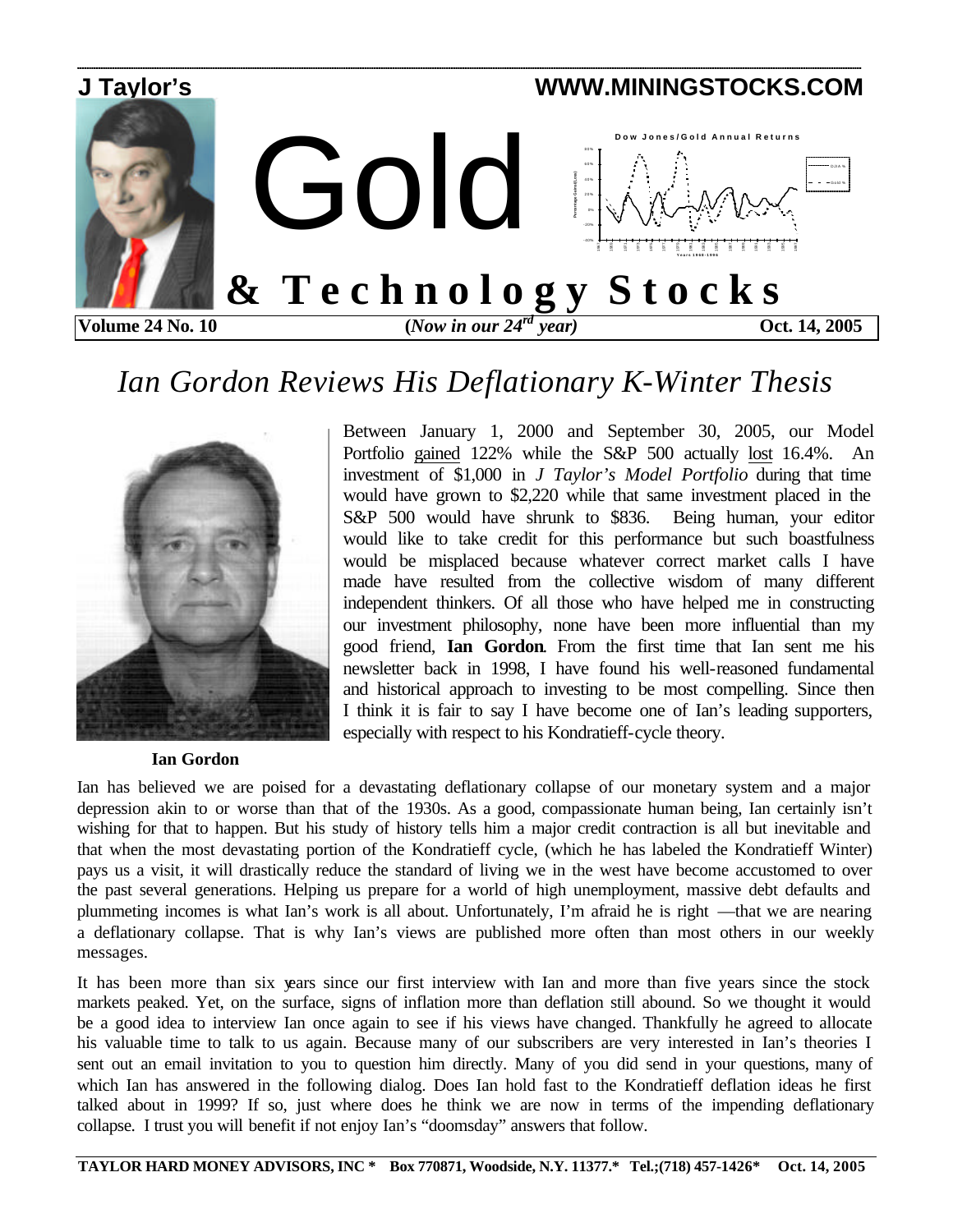**TAYLOR:** Ian, we first interviewed you back on June 11, 1999. At that time you talked of the imminent demise of the equity markets. That turned out to be an excellent call. The decline in the equity market was to have been the start of the contraction phase of the Kondratieff Winter. Although stocks have declined, we have not seen anything like the kind of cataclysmic decline in stocks and the economy that was supposed to follow, according to your dire warnings. As I recall, you were talking about a 2000 Dow and a \$2,000 gold price and major unemployment akin to or worse than we experienced in the 1930s. To be sure, gold has had a fair rise from a very undervalued \$259.70 when we first talked to you. And stocks, as measured by the Dow, have come down from their all-time high, but not really by a whole lot. In fact, the Dow is still above 10000. So five years later, gold and the Dow are a long way from \$2,000 and 2000, respectively. Do you still hold the view that we are heading for a major deflationary depression now as you did then? If so, how do you justify that view, especially in light of the Fed's promise to pump huge amounts of money into the system to avoid anything like the deflation Japan has suffered through, not to mention the much worse depression you envision?

**GORDON**: Jay, I'm not sure that I ever said that the Dow and gold would meet at \$2000. I do think that gold has an exceptional chance of meeting and even surpassing that price level. As for the Dow, if it is to repeat its experience of 1929- 1932, which was the previous winter bear market, it could fall to anywhere between 1300 and 500 points. The fact that it really has not collapsed is due in part to the panic actions of the Federal Reserve. Rates were lowered from 6% to 1% in panic, and massive amounts of money were injected into the economy. Investors now believe that the price of stocks goes up forever. They didn't think that way at the start of the great bull market in 1982. They hated stocks, and there were next to no mutual funds plying their wares then. That's always the way at the start of any great bull market—there's little interest, because these bull markets invariably follow bear markets. And at the end of the bull market, everyone believes. And, yes, I still stand by my view based on our position in the Kondratieff Cycle that we are indeed heading for a dreadful deflationary depression akin to or probably worse than that of the previous Kondratieff winter, 1929 to 1949. It's all on account of DEBT, which now stands at \$40 trillion.



**SUBSCRIBER QUESTION**: Is there anything that the Fed or the government could possibly do that would stop the Kondratieff winter? What would you do at this point to avoid the K-winter if you had the power to make or influence policy? Thanks, Ken Wenz

**GORDON**: They've been trying. What do you think all those panic rate cuts were and all that money that they've printed if it wasn't to try and arrest the down draft? Cast your mind back a few years; what was the Fed talking about? Wasn't Bernanke promising to drop dollars from helicopters to arrest deflation? So they've been successful in the short term, but that success has come at a terrible price and that price is a massive increase in debt, a huge bubble in real estate, and an overvalued stock market. I don't think there's anything that I could do to stop the horrendous outcome. The sooner these massive imbalances are allowed to correct, the less painful the correction. Remember, Greenspan was ruminating about irrational exuberance as far back as 1998, when the Dow was about 6600 points. A correction at that point would have been far less painful than the one we should expect now. But on account of his efforts to keep the party going, debt has more than doubled. Now there's just too much debt and too much greed throughout the economy. Remember the Kondratieff winter's purpose is to wring debt out of the economy. That process is going to be very, very painful. It will mean massive bankruptcies (Ford and GM are all but there, the airlines are there), severe dislocation

in the banking system (6000 banks failed between 1929 and 1933); and a horrendous unemployment rate. In the depths of the last depression, 25% of the American workforce was unemployed. It's difficult for most people to imagine how horrible this is going to be, because on the surface everything seems so normal, but underneath, the massive debt bubble is about to tear the economy apart.

**SUBSCRIBER QUESTION**: Will American financial institutions, especially the stock markets, futures markets, Fed, and private banking institutions, continue into the "Winter" in, more or less, their current forms? If not, will it be advisable at some point(s) for individuals to convert financial assets to actual precious metals hoards and secure same as best as they can?

GORDON: Every institution, including governments, and every person will be affected by the Kondratieff winter to a degree. The amount that each will be affected will be directly related to the amount of debt that each carries. The lending institutions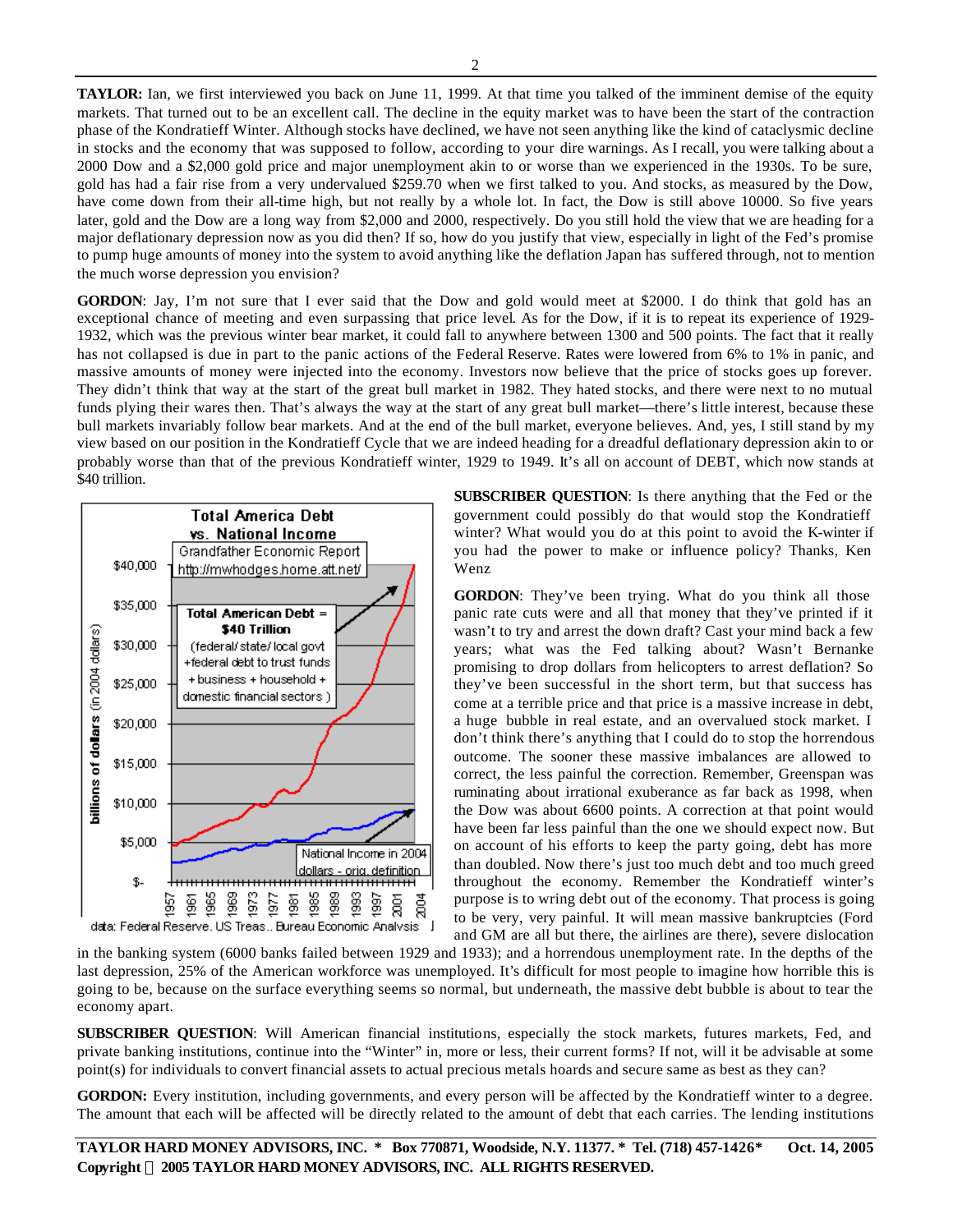will be affected by the amount of bad credit that they have assumed as the winter gets underway. As for the stock market, it is likely to be every bit as bad as the autumn bull market was good. Remember that stock prices reflect the relative health in the economy. A Kondratieff winter portends a deflationary depression on a similar scale to that experienced in the 1930s and maybe worse, because this time the debt is much larger, and, more importantly, the U.S. is losing its financial and economic leadership. This distinction always passes to the world's greatest creditor nation, as it did in 1931, when the U.S. took over leadership from Great Britain. That transition was seamless, because the two nations were good friends and cooperated closely in economic and financial affairs. The power is now moving to the East. **It is important that individuals reduce their debt as quickly as possible and invest in cash and gold, to offset the pain of winter**.

**SUBSCRIBER QUESTION:** If our currencies were still pegged by gold today, I'm sure that we would have deflation. But how can you be sure that the Kondratieff cycle has not ended in 1971? Kondratieff died before and perhaps he would have changed something in his theory, especially for the winter season! So why don't you create a new Kondratieff cycle (the Ian Gordon cycle!) that takes into account the new monetary system? Best regards, Léonard Sartoni, Switzerland

**GORDON:** While the gold standard did indeed restrict governments' ability to withstand the depression, that restriction forced Great Britain off the gold standard in September 1931. This ushered in the demise of the world monetary system. We are experiencing a similar monetary crisis today, as the reserve currency status of the dollar is ending. Why would the cycle have ended in 1971? It is not only an economic cycle, but also an investment cycle, a crowd mood cycle, an inflation/deflation cycle, and a savings cycle, and many other cycles are also contained within the Kondratieff cycle. Four events occur at the end of summer and herald the onset of autumn. Autumn is always the Kondratieff season in which stocks, bonds, and real estate make the largest price gains of the entire cycle. These four events are: a peak in commodity prices, a peak in interest rates, a bear market in stocks, and a recession. These occurred between 1980 and 1982 and in the previous cycle between 1920 and 1921. The same events happened in the first two cycles as well. So the cycle certainly continued into 1982 and indeed into 2000 when the great autumn stock bull market peaked. This peak in prices ushered in the Kondratieff winter, as did the peak in stock prices in 1929. Perhaps you feel that the unrestricted ability of the central banks to print money can offset the Kondratieff winter. I hope I will provide an answer on that later.



**Copyright Ó 2005 TAYLOR HARD MONEY ADVISORS, INC. ALL RIGHTS RESERVED.**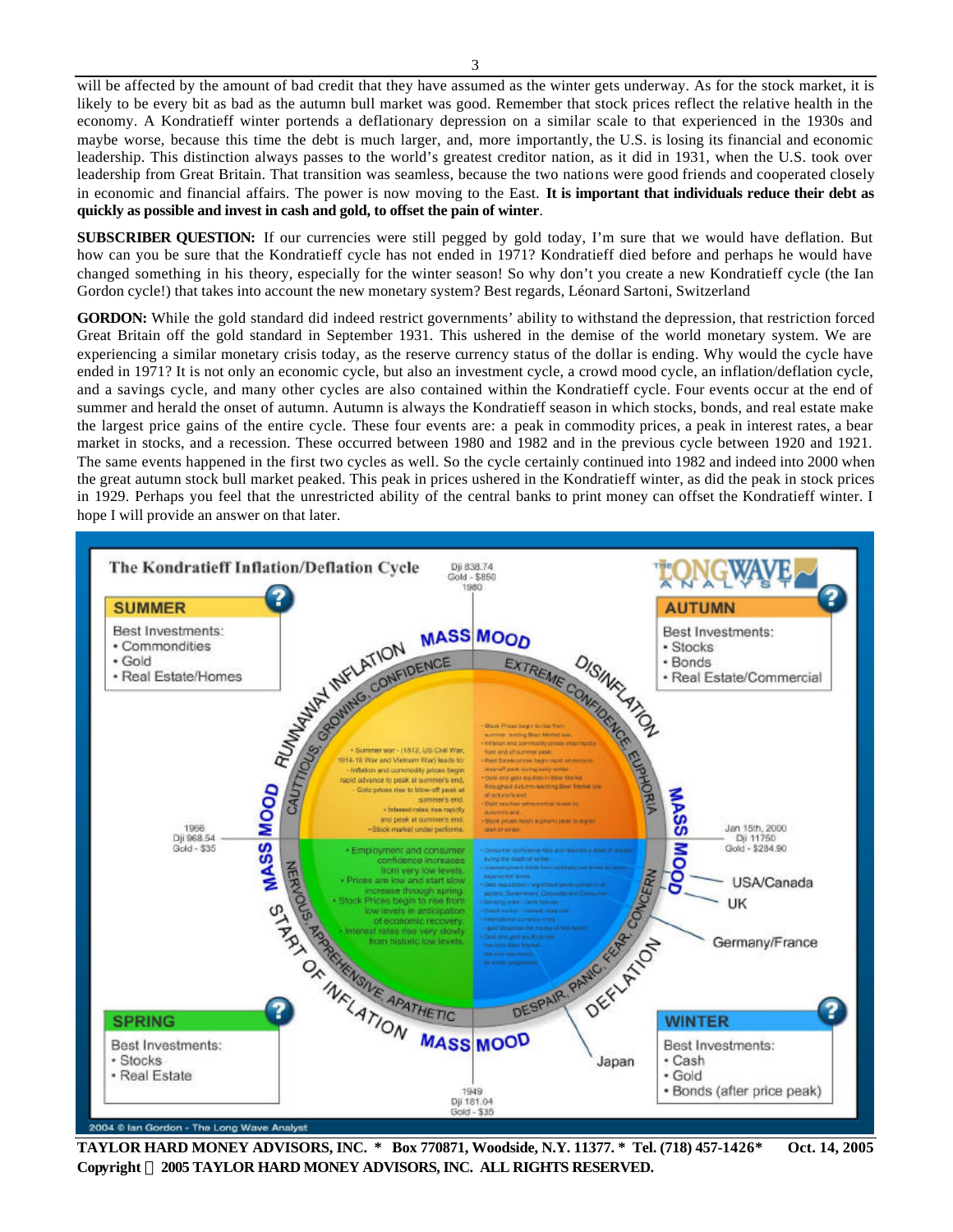**SUBSCRIBER QUESTION:** Please give us your thoughts on the best type of investments that employers can offer employees in their 401k plans. These investments should be less risky than the general market, but still produce a decent return. Also, what are your thoughts about energy stocks and gold for 2006? Chris Gebhart

GORDON: As I answered earlier, the Kondratieff cycle is an investment cycle. There are appropriate investments for each of the seasons. Thus, for spring, stocks and real estate offer the best returns. Summer is always the inflationary season in the cycle, and appropriate investments are real estate again, commo dities, things, and gold. Autumn is the disinflationary season and is always accompanied by the biggest bull market in stocks, bonds, and real estate of a lifetime. When that great stock market peaks, the deflationary/depression winter begins and it's time to get very defensive. Thus, gold and cash should be the investments of choice; gold, because it takes on its traditional role as money of last resort.

As the economy worsens, the price of gold rises, because fear increases. So 2006 should be worse than 2005, and, ergo, the gold price should be higher. If the economy gets worse, as the Kondratieff winter predicts it will, the demand for energy will decrease, and so should prices.

**SUBSCRIBER QUESTIONS**: Thanks very much for the opportunity to ask Mr. Gordon questions. I have three questions. Thanks again and take care. Sincerely, Ken Anderson, U.S. Coast Guard.

1. What is your opinion on how high gold is going on this current run, then how far down [do you] believe it could drop before resuming another rise from the bottom?

GORDON: Gold is the investment of choice in the Kondratieff winter, and this season is in its early stages. As the economy unwinds and the financial system comes under increasing duress, the price of gold will rise much higher. While I do use charts to determine the shorter-term price moves, I don't usually act on what I see, because my strategy for gold is buy and hold and wait for the big, big move. That being said, I compiled some intermediate-term charts on gold, the HUI, and some gold shares in June this year. These charts are on my Web site (www.thelongwaveanalyst.ca). Gold should meet resistance near \$500 and correct from that level. Through \$500, the chart suggests a move to \$740 on this intermediate move.

2. Why are mining share prices currently suppressed, relative to gold bullion prices? When will mining share prices catch up?

**GORDON**: I've given this paradox much thought. The prices of gold shares, particularly the juniors, by and large peaked in December 2003. The price of gold was approximately \$390 then. It's now \$475. That's a rise of 22%. Over the same time, the price of copper has increased 80%, and energy prices are up 100%. Hence, relative to metals and energy, gold prices have declined. Speculative money has left gold shares, particularly the juniors, for the metal, energy, and alternative energy stocks, and these have enjoyed spectacular returns. Now the economy is undoubtedly slowing, and the demand for these commodities will slow, too, as will price. The slowing economy will also contribute to an increasing interest in gold. Thus, money will start to move out of the metals and energy stocks back to gold and gold stocks.

3. What's [your] best guess for the approximate year when the Kondratieff Winter will be at its worst? And what will the national and global economic picture look like when that time arrives?

**GORDON**: The depths of the last winter were reached in the spring of 1933, when President Roosevelt closed all the banks. Those that were deemed insolvent were closed forever and those that were considered secure were re-opened after the bank holiday. The unemployment rate stood at about 25%. Stock prices had bottomed a year earlier with the Dow down 90% from its September 1929 peak. Thus, from top to bottom took less than four years. It's more than five and a half years since the autumn stock market peak, and stock prices are nowhere near their bear market bottom. They have been rejuvenated by a panicked Federal Reserve that has reduced interest rates from 6% after the stock market peak to just 1% at the recent low and a massive injection of money into the banking system. These two measures have also added huge amounts to consumer debt, and much of this debt has been injected into consumer purchases that have re-jigged the economy. The largest amount of debt has gone into the housing market, which has become an unsustainable immense speculative bubble. The question is, therefore, how long can the Fed keep the party going? Not for long it seems. It has been forced to raise interest rates in the face of rising inflation. Rising interest rates have always been the kiss of death to the stock market. To compound it all, energy prices have soared, impacting on consumer dis cretionary spending. U.S. government spending is out of control. Consumer confidence is falling to new lows, and the economy is in trouble. Regardless, the Fed promises even higher interest rates. Once the damage becomes apparent, panic could well set in, and stock prices could crash. Thus, the next wave down should be much quicker and more vicious than the initial down wave. This would suggest that the bottom might well be seen three or four years from now. As to how the bottom will appear, we have the last winter bottom to guide us. It will not be pretty. Unemployment will be rife,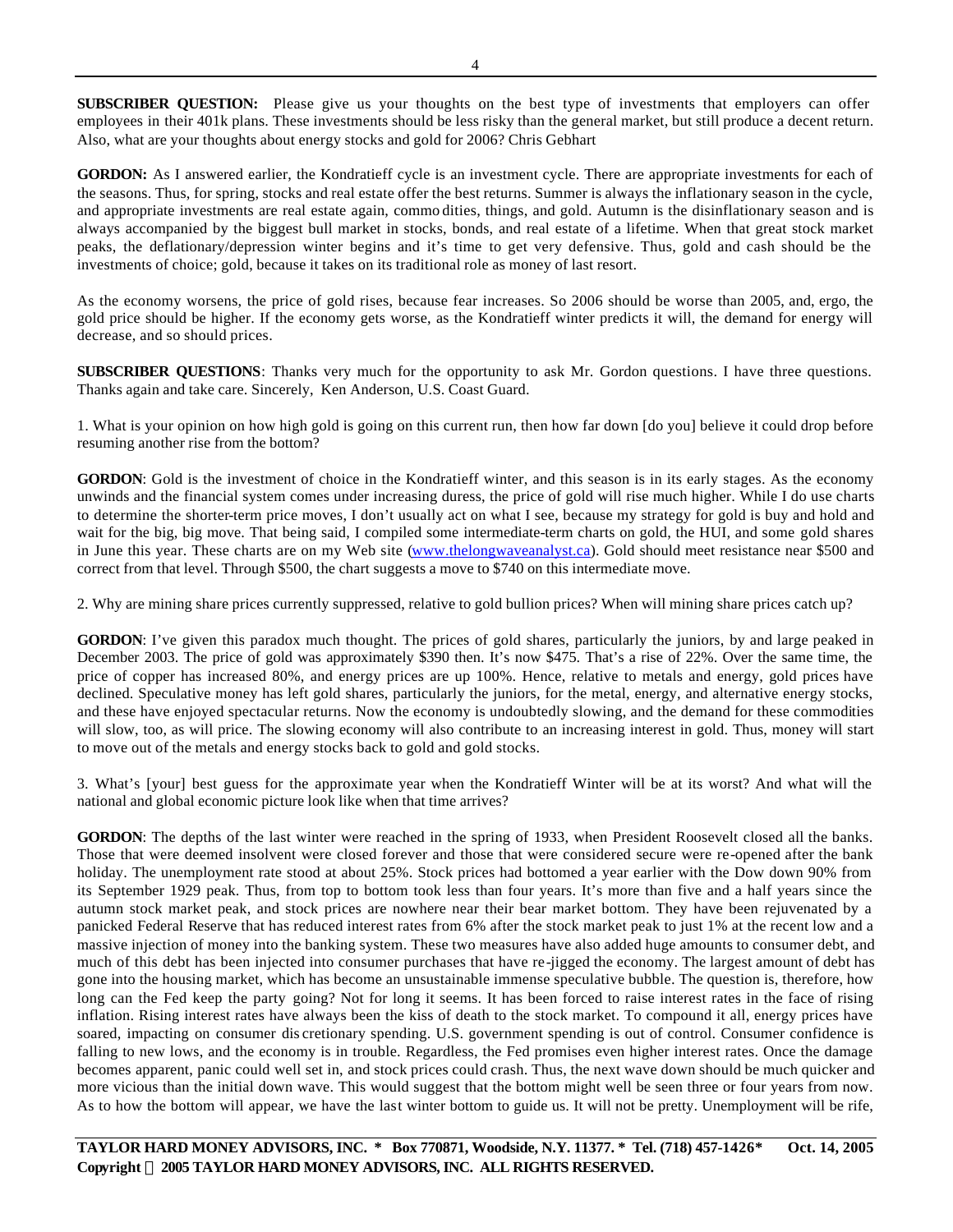bankruptcies will be rampant, housing and stock prices will have reached unimaginable lows, the financial system will be in dire straights, and there is a threat of massive civil unrest.

**SUBSCRIBER QUESTION**: Are mutual funds that specialize in gold and precious metals expected to do well during the Kondratieff winter? An example of such a fund is the Scudder Gold and Precious Metals Fund, SCGDX. Any information along these lines will be of interest. Regards, Glenn Fritsche

## Why is gold the safest investment during the **Kondratieff winter?**

John Exter's - Inverse Pyramid (Liquidity)



**GORDON**: Most people haven't a clue about gold, and that includes many managers running gold mutual funds. I can't speak to the Scudder Gold and Precious Metals Fund, since I don't know it. Nor will I speak good or bad about any other gold fund and its managers, including those that I do know. But there are some fund managers who understand gold very well, and these are the managers that I would seek out. Gold in the Kondratieff winter becomes the asset of choice, because of the economic and financial chaos that prevails. In other words, it becomes the money of choice, better even than cash (see John Exter's inverse pyramid on your left).

During the Kondratieff cycle, there are two seasons when gold performs well. These are the inflationary summer and the deflationary winter. Gold always performs when stocks don't, and vice versa. Hence, stocks perform in the spring as the economy starts its relatively debt- and inflation-free growth, and stocks

again perform well (actually, outstandingly well) in the disinflationary autumn. Therefore these two seasons are for investing in stocks and not for investing in gold, whereas summer and winter are times to be invested in gold and not in stocks. It's that simple. One more thing about gold funds, I like the managers that have a strong junior gold component in their funds. The juniors provide the best leverage to a rising gold price.

**SUBSCRIBER QUESTION:** Jay, Thanks for your willingness to incorporate questions from the subscriber base. I am curious as to Ian's timing expectations about when gold and gold shares will "take off." It is my understanding that Robert Prechter, a like-minded deflationist, believes that the gold price will fall along with everything else (except the dollar) at the onset of the next leg down in the bear market and as the economy transitions from inflation to deflation. At some point thereafter, he believes gold will have its day in the sun, but not before it loses considerable value from the current valuation at \$465/oz. Based on these timing expectations, how would [Ian] allocate a portfolio today in terms of asset class (specifically, what portion would be dedicated to gold)? Also, what in price range does he expect gold to bottom out before the major rise? God bless and keep up the good work! Kris M. Kirby, Navigant Capital Advisors, LLC.

**GORDON:** Both the metal and the stocks have already taken off. The HUI has risen better than 600% in five years, and the price of gold is up about 80% over roughly the same period. The performance of some of the juniors has been even more outstanding. But the correction in these since December 2003 has been more acute. Regardless, the returns have been excellent, and that's just the beginning. So far, only the smart money has been in gold—Like Bernard Baruch in 1928, buying as much as he could of gold companies like Alaska Juneau Mines, because he could see what was about to happen.

The next stage for gold is when the broader public recognizes the price move and joins the party. The trouble is that so many financial advisors just don't get it and continue to advise that stocks are where you want to be and that gold is merely a "barbarous relic." That's one reason that the general stock market continues to perform as well as it does. But that's about to change. At the Dow's peak, it took about 44 ounces of gold to buy it. Now it takes only 22 ounces to buy the Dow. Where would you rather have been invested these last five years? And as I said at the prelim to these questions, that figure is going to come down to a 1 to 1 relationship or even lower.

Consider if you will that the Dow repeats its 1929-1932 experience (there's no reason to suspect that it won't) and loses 90% from its peak; that would take it down to the 1200 level. Would gold be at \$1200 then? I don't think so, given the chaos that these stock market numbers suggest. The price of gold would be much higher. I have a great deal of respect for Mr. Prechter, but I think he treats gold as a commodity in the deflationary winter, which clearly it is not. It becomes the money of choice.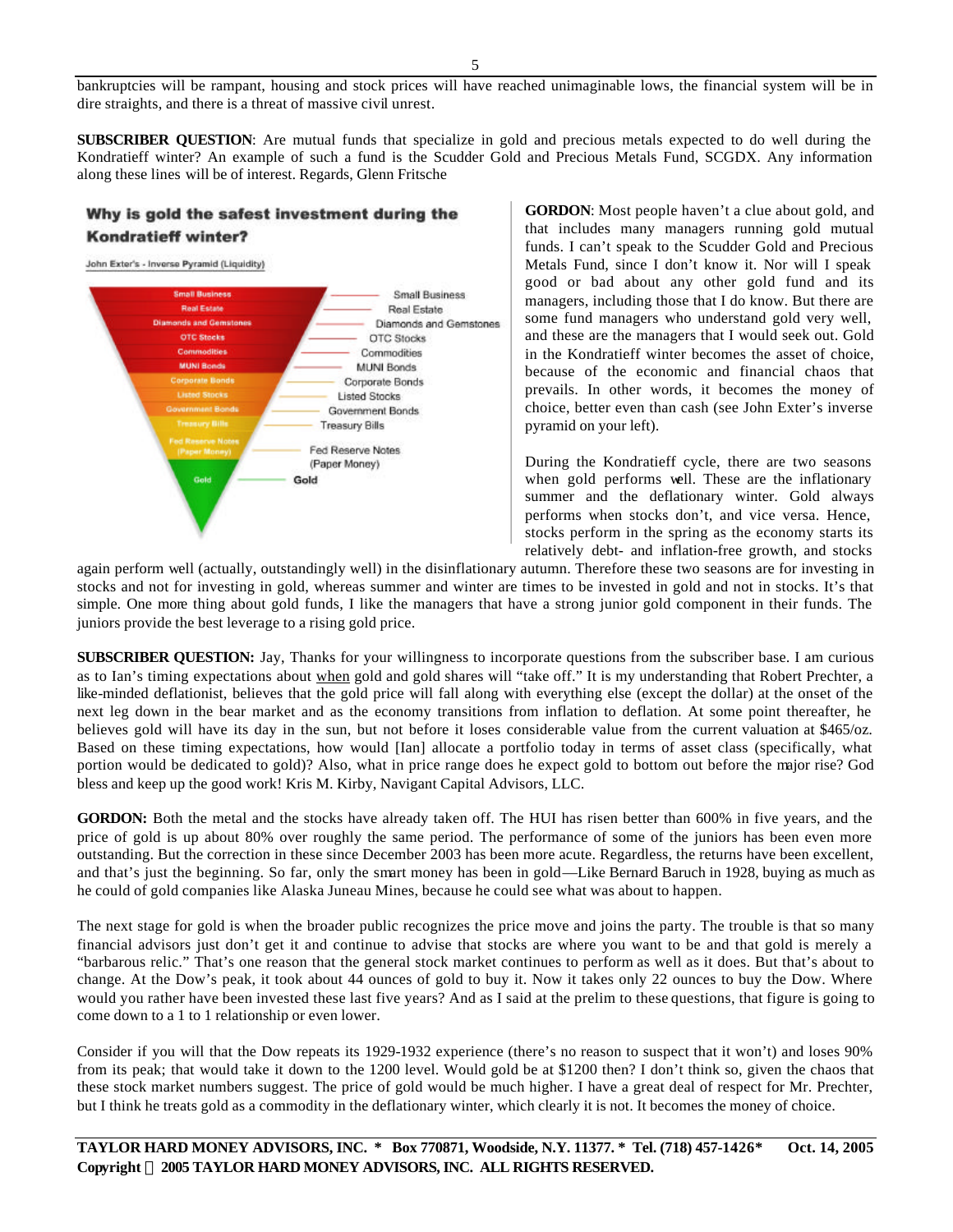Just prior to leaving office, President Hoover was informed by his Treasury Secretary that the U.S. was running out of gold because of the enormous demand. I don't see anything different this time, and gold is in demand, given the price rise that we've already seen. And that price is now rising against all currencies. Gold is in the process of decoupling its relationship with the dollar. Thus, I don't agree with Mr. Prechter, and I wouldn't be holding my breath for a significant correction in the price of gold before stepping in. That's not likely to happen.

As for your choice of assets in this very traumatic period of the cycle, you want to protect yourself by owning cash and gold. What portion of each is very much determined by your personal investment profile, your risk tolerance, the amount of confidence that you have that we are indeed in the depression/deflation winter of the Kondratieff cycle, and the degree of your acceptance of the likely outcome.

**SUBSCRIBER QUESTION**: I would just like a more detailed explanation on how deflation will arrive with the Fed's ability to raise the money supply almost at will. I understand that if money supply is increased through the banking system that that process involves debt, and how that process can cause deflation as debtors pay off and/or default on that debt. However, the money supply, if I am correct, can also be increased quite directly, outside of the banking system, and, thus, without increasing debt. If the money supply in increased this way, as it has been, how can this excess money not cause more inflation, or, at least, avoid deflation? Love this issue, Stephen – NYC based hedge fund manager.

**GORDON:** Under the terms of the Monetary Control Act of 1980, the Federal Reserve has been empowered to monetize almost anything. Indeed, shortly after 9/11, a Federal Reserve spokesman suggested that the Bank had considered buying stocks, bonds, and even gold mines to arrest any panic. That suggests to me that they are already interfering in these markets. So, you are right to consider that in the event of a credit deflation that the Fed would start to overtly purchase anything to offset the deflationary panic. But that presupposes that they will recognize the crisis before it develops; otherwise, the collapse will completely get away from them. It also would require a massive infusion of money to bail out consumers, corporations, governments, and the stock and bond markets. This would frighten the holders of U.S. dollars, perhaps setting off panic selling, and resulting in a huge increase in interest rates. Anyway, we're not talking chump change here, but trillions of dollars. Following the collapse in 1929, under the charter at that time, the Federal Reserve was allowed to monetize only gold and commercial paper. However, the simultaneous collapse of stock prices, business activity, and international debt from 1929 to 1933 was so severe that not only was gold withdrawn from the banking system by frightened depositors, but the supply of commercial paper also contracted, rapidly leaving the Fed with nothing to monetize.

**SUBSCRIBER QUESTIONS**: Dear Mr. Taylor, my name is Tom Attig. Mr. Gordon is a very bright man. And the long-wave, Kondratieff view is persuasive. I am wondering if you could ask him the following three questions:

1. To what extent and how will the entry of the U.S. economy into the full chill of the Kondratieff winter directly or indirectly impact the economies of other nations, e.g., Canada, Australia, Europe, Asia? (I have in mind that the Japanese winter of more than the last decade seems not to have drawn other economies down in its wake.) But will a U.S. winter be more ominous for the world economy as a whole because it, and its currency, is larger and as the world's reserve currency is more widely used in the global economy?

**GORDON**: If you think I'm bright, you obviously weren't at school with me. But thank you. The U.S. economy is approximately 30% of the total world economy. It's enormous. When it falls into its deflationary depression stage, it will destroy the entire world economy. That is to some extent why the world is cooperating with the United States in buying her debt in spite of the outlandish profligacy of the nation. The Japanese winter has so far been relatively benign because the rest of the world hasn't yet entered the depression in a meaningful way. Canada in particular will suffer grave consequences, because more than 70% of our exports go to the United States. Kondratieff wrote that the cycle was a worldwide phenomenon. It's difficult to see how any country could escape the winter once the U.S. goes down. The days of the U.S. dollar as the world's reserve currency are numbered, much as the British pound lost this status in 1931.

2. Do you see the inevitable unwinding of the winter season as likely to occur very rapidly, or agonizingly slowly as was the case in Japan?

**GORDON**: So far, the winter has been very slow. The onset of winter is always signaled by a peak in the great autumn stock bull market. That happened almost six years ago. But I think when things begin to unravel in the United States (and that may well be starting now), the pace will quicken, because the Federal Reserve will have run out of ammunition to take on the huge mass of problems that it will be facing.

3. What is your advice about the best places to be invested in anticipation of the approaching K-winter? In gold and gold stocks, as Mr. Taylor advises? Any other good places? And what about investments in other economies, e.g., Canada, Australia, Europe, or Asian?

**GORDON**: The K Wave winter is not approaching; it's already here. Under the circumstances, we must protect ourselves by investing in cash and gold. Investments are not recommended in the economies of other countries, because they'll be going down, too.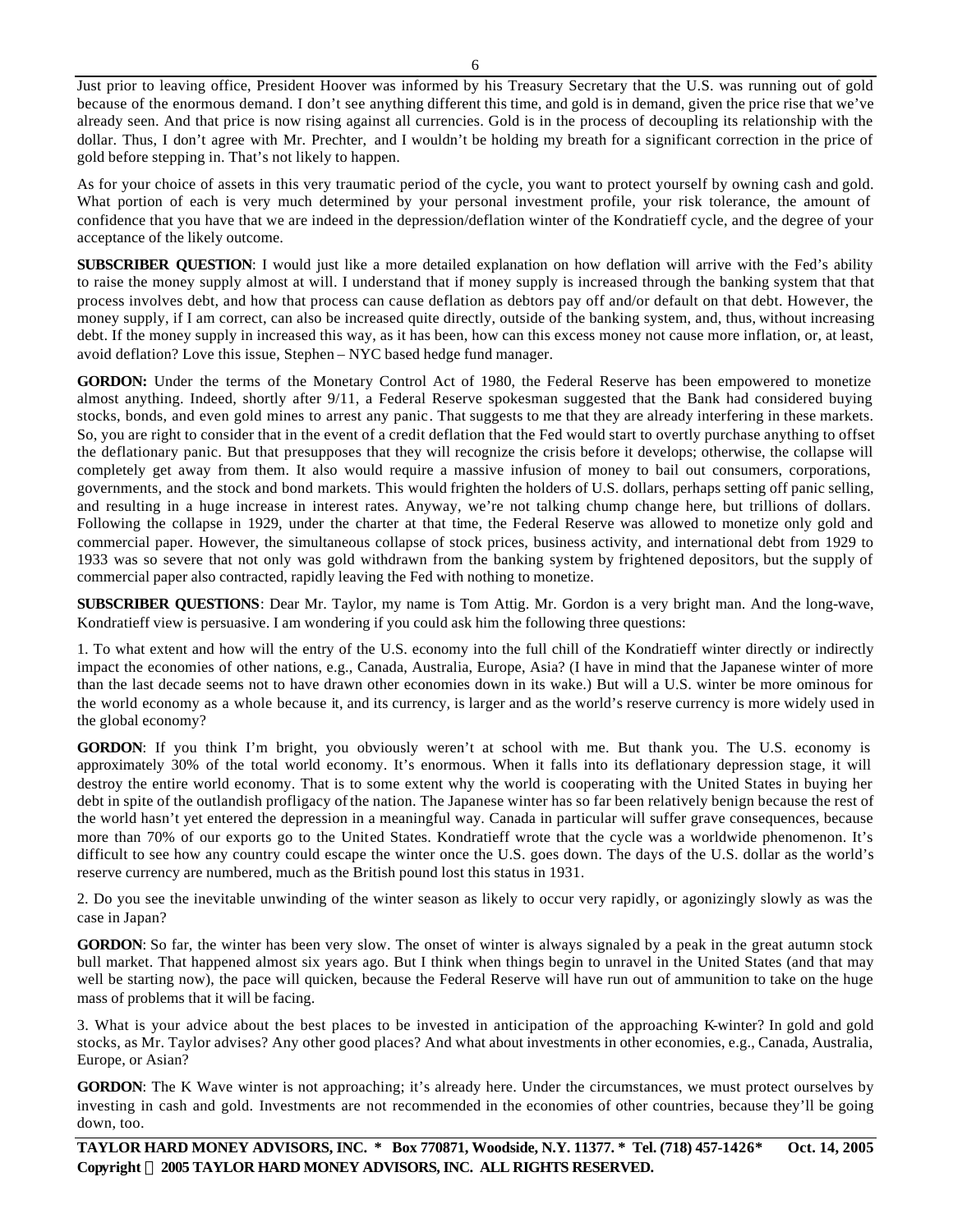**SUBSCRIBER QUESTION**: Is there one particular signal that would be the key to the Kondratieff winter? How would you position your fund if that be the case? If your funds were all in U.S. dollars, how would you protect yourself? Regards, Richard Roles. Matt 6:33 ("But strive first for the Kingdom of God and His righteousness and all these things will be given to you as well.")

GORDON: The signal for the Kondratieff winter is the peak prices for the autumn stock bull market. As I've said above, you must protect yourself by holding the most liquid of assets in a deflationary depression, and these, according to John Exter, are cash and gold.

**SUBSCRIBER QUESTION**: I have 100% of my 401K money in a money market. How do I protect the value of this money in case we have K-winter ahead? 401K plan management does not believe in GOLD or commodity sectors, and I cannot take this money out till 65 (30 years away). I just wonder what will happen to my hard savings 30 years from now? Thanks.

**GORDON:** Actually, in a deflationary depression, the value of cash increases as prices fall. So cash is a smart investment of choice. If you can't put physical gold in your 401K, what about buying some of the companies that produce it or even explore to find it? Look at the chart of Homestake versus the Dow on my Web site (www.thelongwaveanalyst.ca) by clicking "Long Wave Presentation" and scrolling through. It's not a bad history lesson anyway.

**SUBSCRIBER QUESTION:** Does Mr. Gordon agree with the dollar-short, strengthening senior currency theory put forth by Richard Russell and Bob Hoye, and if so, does he see the dollar strengthening against most other currencies, or just stronger in U.S. purchasing power? Also, what's his best estimate as to the mechanism and timing of the eventual demise of the fiat dollar as we now know it? Thank you, Mr. Taylor, for your continuing efforts to see beyond the smoke and mirrors and drag us subscribers kicking and screaming into the real world in which we live. H. D. O'Neal

**GORDON:** I have a great deal of respect for both these gentleman. I know that when Britain left the gold standard in 1931, which precipitated the world monetary crisis during that time, the value of the pound rose. And it's easy to see that the amount of dollar debt could indeed lead to a rise in the value of the dollar. On the other hand, it is also easy to see a massive sell-off of dollars from foreign debt holders. This would obviously have a negative impact on the dollar's value. And I don't think it really matters one way or the other to the overall scheme of things, which are now on the brink of disaster. I can't remember who said that all fiat currencies eventually return to their intrinsic value, which is zero. This is the first time in 5000 years that the entire world has been subjected to fiat money. There isn't a good currency among the lot, but the dollar is as bad as it gets on account of debt and future obligations, which in total are close to \$90 trillion. There's no way that that can ever be paid. So one has to expect some kind of monetary re-organization, but when, I don't know. What I can say is that when the depression hits, government obligations will increase dramatically, whilst income through taxes will fall precipitously, compounding the federal and state governments' debt problems. This suggests that the dollar will go even lower, particularly against gold.

**SUBSCRIBER QUESTION:** Jay, can you ask Ian what assurance is there that gold [physical] will be allowed to be held as a hedge against inflation or deflation? My fear is that it may be outlawed again. BOB HOWLETT, Ph.D. (**Editor's Remark** – Bob is a very kind hearted, retired professor of statistics)

**GORDON**: Obviously, I don't know. What I do know is that when times get desperate, governments act to seize wealth. After private gold holdings were outlawed in the United States, anyone wanting to access a safety deposit box had to do so in the presence of an IRS agent. Your gold purchases should be undertaken as privately as possible. But the government didn't seize gold shares, and they performed outstandingly.

**SUBSCRIBER QUESTION:** What trigger events do you see coming down the pike that indicate we are continuing to head into the winter cycle?

**GORDON:** The economy is the key, and what drives that is the U.S. consumer. Watch things like consumer confidence levels, their spending, lay-offs, bankruptcies (Delphi this weekend), housing statistics (i.e., new and existing sales), debt problems, and of course the stock and bond markets. Just get a feel for whether things are getting worse or getting better and how much worse or better. I know what I see. Don't trust official numbers, they're usually baloney. Read. I like the *Financial Times* and the *Economist* and good newsletter writers who write from an independent perspective, like Jay, Jim Willie (*The Golden Jackass*), and of course the venerable Richard Russell (dowtheoryletters.com). Go to Web sites, like gold-eagle, 321gold, financialsense.com, lemetropolecafe, prudent bear. I like Marshall Auerbach's columns and my own thelongwaveanalyst.ca. Learn to think for yourself. Have the courage of your convictions, which are based on your knowledge. For the most part, keep your opinions to yourself, otherwise you might be swayed. Remember Lord Keynes:"I change my opinion only when the facts change." Don't think for a moment that the powers that be will rescue you. They are not the solution; they are the problem, and their hubris knows no bounds. The only solution that the Federal Reserve can have is to throw money at the problem, and we all know where that's gotten us.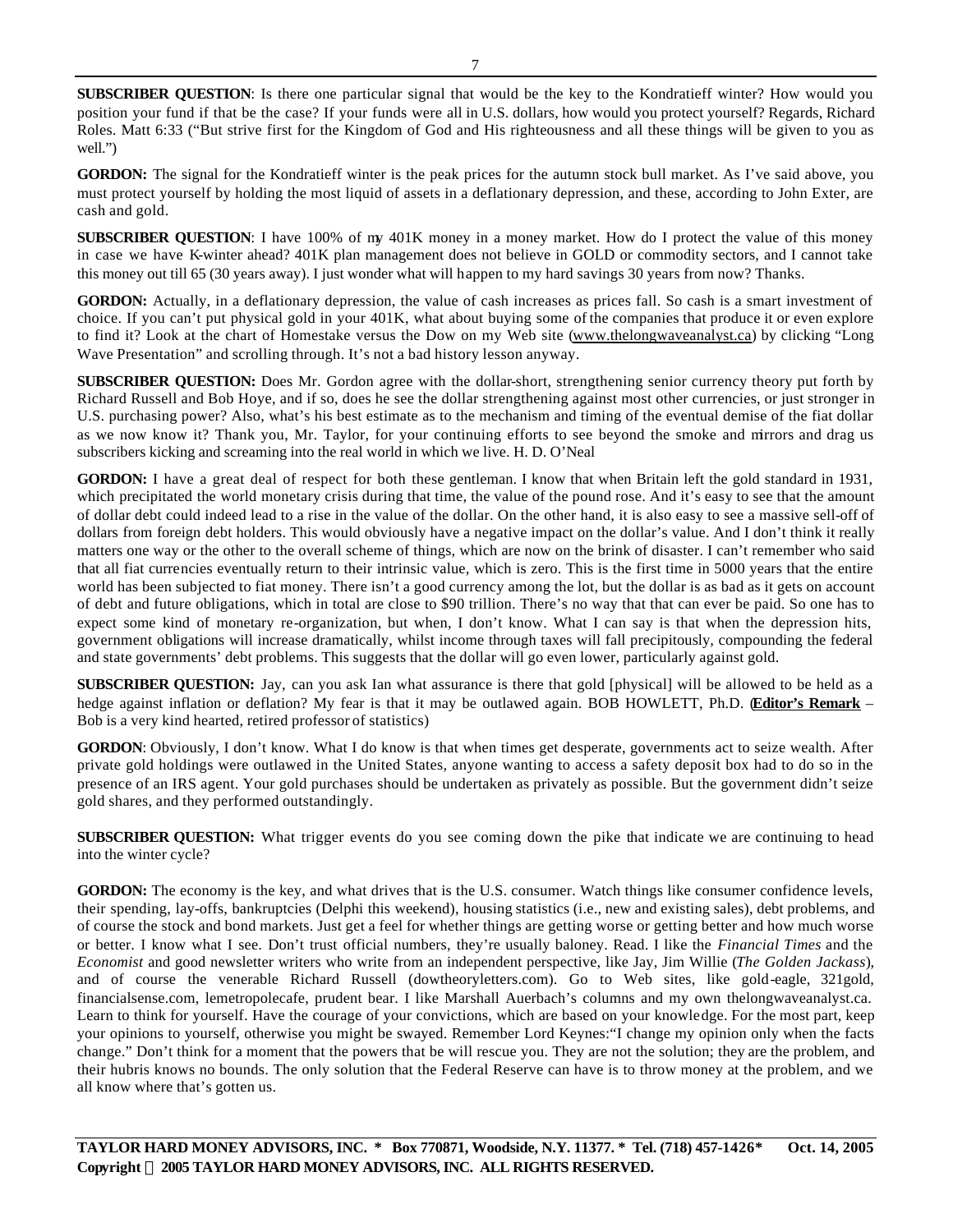## **JIM ROGERS – "LEAD IS BETTER THAN GOLD**!"

Ian, Jim Rogers sent the following e-mail message to me several months ago when I forwarded a pro-gold e-mail from my friend Dr. Larry Parks to him.

## *"Jay, please tell Larry and all the rest that there will certainly be a day for gold when it will outperform lead and other things. Every dog will have its day.*

"But lead has outperformed gold over the past 30 years, the past 25 years, the past 20 years, the past 15 years, the past 10 years, the past 2 years, and the past 1 year. Keep hanging on to a loser since it will do well some day, but that has not been a good way to make money for decades. Gold may even outperform lead for a while now. But sugar will outperform gold, as will coffee, wheat, and a few other things. And please tell Larry hello and give him my best."

Ian, as you know, Mr. Rogers thinks we are in the early stages of a commodity bull market that has another 10 or 15 years to run. You also know I agree with you that the K-winter is coming; but in the meantime, as we both know, gold shares have not provided us with much to cheer about since around January 2004, although over the past few weeks, they have done better. Because I need to keep my subscribers happy and renewing their subscriptions, and because we are clearly in at least a cyclical bull market for commodities, I have chosen to adopt a more aggressive pro-inflation policy in my Model Portfolio, and that has allowed me to avoid losses in my portfolio that I would have suffered had I stayed strictly with gold and gold shares over the past couple of years.

But I am nervous about a sudden decline in global economic demand that could trigger the beginning of the K-winter freeze-up and suddenly send commodity prices lower. We have set up an Inflation/Deflation Indicator with 17 variables geared at giving us a weekly reading on which is gaining the upper hand, inflation or deflation. So far, since January 1, inflation is winning the day. I know you are betting on deflation and have not really thought much about protecting yourself against a declining currency. But what would you suggest we look at so we can, on short notice, exit from our inflation plays when the K-winter freeze hits us? Or would you simply suggest we do as you and stick with gold and gold shares no matter what?

GORDON: The Kondratieff cycle has many cycles within it, and one of these is an inflation/deflation cycle. At the beginning of spring (1949), inflation is very benign. The economy has been beaten up in the winter, but slowly starts to rise. This gradual increase in economic activity quickens as spring develops and inflation starts to slowly increase. When spring turns to summer, inflation really starts to pick up, because there's always been a war in the Kondratieff summer, and this war has always been financed by an increase in the money supply.

In the first cycle, the summer war was the War of 1812; in the second summer it was the U.S. Civil War; in the third summer, it was World War I (1914-1918); and in the current cycle, it was the Vietnam War. Summer ends with an inflationary peak. This and a peak in interest rates, a bear market in stocks, and a recession are the signs that autumn is beginning.

Autumn is always the season for the biggest bull market in stocks, bonds, and real estate of the entire cycle, indeed of a lifetime. Remember 1921-1929, or more recently, 1982-2000. And autumn is always the season of disinflation or falling inflation. Winter begins when the great stock bull market ends, as it did in 2000 and in the previous cycle 1929. As winter gets underway, the disinflation of the autumn turns to outright deflation.

This hasn't happened yet (to the contrary, we are experiencing large commodity inflation), but it will. It's best to understand how the credit bubble starts to blow apart. Then I think we can understand how deflation starts. As always, let's look to the previous winter to guide us. The causes of the last depression were entirely attributable to the great credit expansion that started in 1914 as a result of World War I and gathered pace throughout the 1920s.This credit expansion peaked in July 1929. Almost everyone, and this includes the American financial establishment, believes that the primary cause of the Great Depression was a tight money policy initiated by the Federal Reserve about year prior to the Crash of 1929 and continued relentlessly during the critical years of the early 1930s. These same people reason that to avoid a depression all the Fed has to do is keep money easy and keep the credit expansion going, much as is being done today. The tight money theory is simply not true. What is true is that bank deposits fell by about 30% between 1929 and 1932, and of course there were huge declines in the values of stocks, bonds, commodities, and real estate. But this was not on account of a Fed tight monetary policy. Au contraire. Following the Crash of 1929, the Fed frantically tried to restart the credit inflation, with cheap money and open market purchases of government securities.

Currency increased in 1929; what contracted so severely was bank credit. Credit is created when people, corporations, and governments go into debt. It is extinguished when they get out of debt. When an excessive amount of debt is created and collateralized with largely inflated assets, its liquidation when triggered is usually involuntary and violent. It is this liquidation that is the cause of the rapid collapse of the total credit money supply. This in turn causes the collapse of demand and the dumping of surplus properties and inventories at sacrifice prices and the sharp rise of unemployment, which is typical of a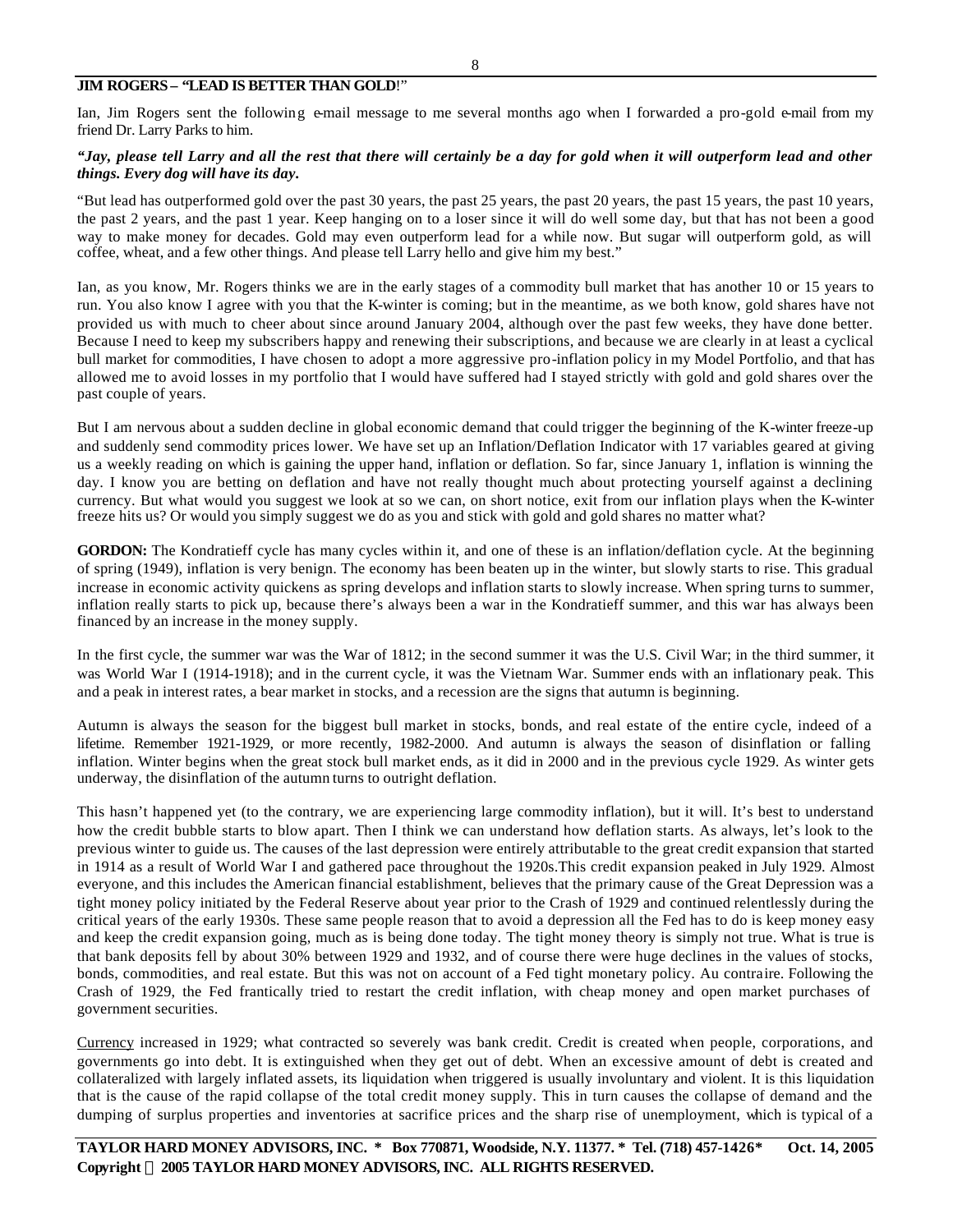depression. The only way you can keep a credit bubble from collapsing is to keep inflating, which is exactly what the Fed is doing now. But there is always a limit to credit inflations. Eventually, there are no credit-worthy borrowers remaining, because credit has been stretched to outrageous limits. Then the entire credit system begins to fail as it becomes increasingly obvious that a substantial part of it will be defaulted. Once credibility is lost, creditors scramble to salvage what they can.



And that, Jay, is why debt is the cause of deflation. We are just about there. Inflation cannot last much longer, because confidence in the entire credit system is being eroded by the increasing level of bankruptcies and the ridiculous levels of consumer debt. Watch out for the largest credit bubble of all—watch out for real estate.

**TAYLOR**: Here is another view from Jim Rogers that he sent to me during August 2004, complaining about my deflationary views. I would like to get your response, if you don't mind?

*"I still find it hard to conceive that you still go on about deflation when commodity prices are up 155% over the past 6 years. That is 'deflation'? Then what is inflation?"*

To be fair to Rogers, commodity prices have continued to climb a lot since august 2004. But how would you answer him now, because I'm sure he feels the same now as he did a year ago.

**GORDON:** Some of that price rise is directly attributable to Mr. Rogers. He is a very influential and persuasive man, and his past investment record is peerless. Thus, his inflationary stance has created a huge following. So a lot of money on his advice has flowed to commodities, and, obviously, this has positively impacted price. I'm not saying that's the only reason and that it's the biggest reason for the price rise. Clearly the growth in China and her demand for raw materials, in sync with this growth, have had a major impact on the price. And the fact that the dollar is down about 40% from its peak has also contributed to the rising prices. Be that as it may, if you believe that commodity prices are going to continue to rise, you have to believe

**TAYLOR HARD MONEY ADVISORS, INC. \* Box 770871, Woodside, N.Y. 11377. \* Tel. (718) 457-1426\* Oct. 14, 2005 Copyright Ó 2005 TAYLOR HARD MONEY ADVISORS, INC. ALL RIGHTS RESERVED.**